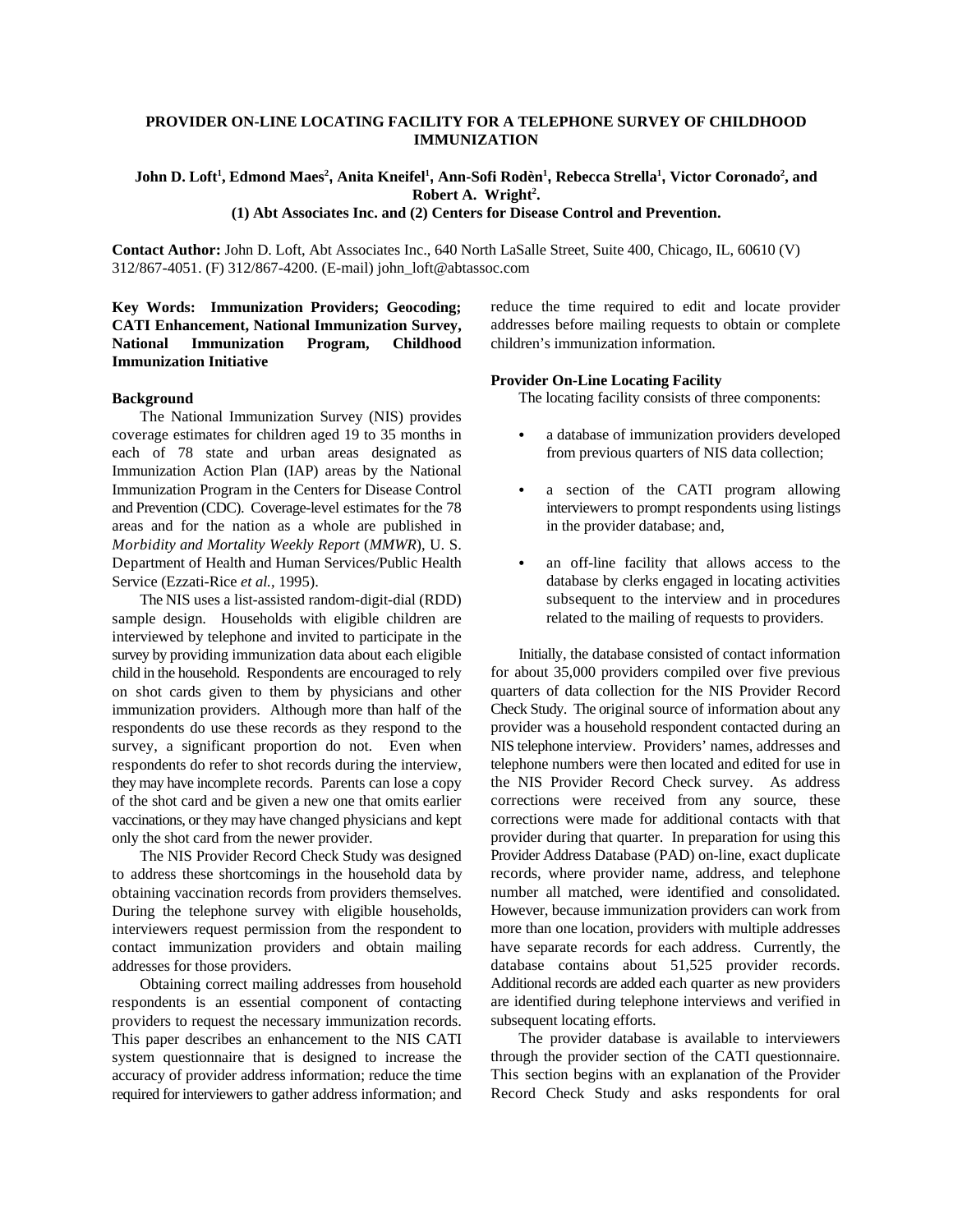permission allowing providers to release immunization records to CDC. Respondents are requested to supply the names and addresses of all immunization providers for the NIS-eligible child. To avoid leading respondents to providers already in the database, interviewers are trained to ask for the names and addresses of providers in an openended question. However, if the respondent has difficulty recalling the exact name or address of a provider, the interviewer can use records from the database to prompt respondent recall.

Using a geocoding software package,<sup>1</sup> the CATI system searches for all known providers within a variable radius of the respondent's current residence. Based on the postal ZIP codes of the respondent and the providers, the CATI system displays only the corresponding portion of the database. The radius is set by the CATI software between 20 and 50 miles, depending on provider population density in the respondent's local area. Metropolitan areas with higher numbers of providers in a smaller geographic region are usually restricted to a 20 mile radius while rural locations may extend to a 50 mile radius to include providers in the closest urban area. This partitioning of the database was designed to simplify the search and minimize the time necessary to locate the correct provider record.

Once the correct portion of the PAD is displayed, the interviewer can search the list alphabetically by typing the first few letters of either a physician's last name or the first word of an organization name. If the provider named by the respondent is an exact match for a provider listed in the database, a single keystroke allows the interviewer to attach the provider name and address information to the survey data file, further reducing interviewer labor and respondent burden.

If an exact match cannot be found in the PAD for the respondent's provider, the interviewer has two options. The first option involves provider information with only minor variations from an entry in the PAD. The interviewer can choose the provider listing, indicate a need for minor changes, and type in those changes. This record will then be referred for editing and/or locating before it is approved for use in contacting the provider. The PAD stores both previous and current addresses for providers who have relocated, allowing the respondent and interviewer to identify a provider at either address. A trained locator will contact the provider to determine if the respondent supplied information that is more recent than the record in the PAD. In this manner, it is possible to continuously update provider addresses.

The second option facilitates gathering information

about a provider with no entry in the PAD. The interviewer types all information from the respondent about the provider into the CATI system. This new provider information is referred for editing and locating before it is used to contact the provider. Information for this provider will then be added to the PAD and will be available as a choice for subsequent interviews.

The database is also available to clerks involved in provider locating efforts that follow the interview. Each of the provider names and addresses recorded verbatim during the interview session is edited for completeness and correct spelling. Checking the verbatim addresses against the provider database can improve the efficiency and accuracy of this procedure. Prior to using the PAD during CATI household interviewing, every provider named during an interview was sent through the editing and locating process.

During the first few months that the PAD was available to telephone interviewers, about fifty percent of providers named by respondents during an interview were found in the on-line look-up. These entries needed no additional work from editors or locators and were immediately available for use in mailing requests to providers. Consequently, the amount of time spent in post interviewing processing of provider addresses was substantially reduced.

Finally, the database is used in the preparation of mailings to providers. The database includes an indicator for a preferred mailing address. This is used in situations, such as a multi-site medical practice, where medical records are stored in a site other than the location where the NIS child may have received vaccinations. This feature is particularly helpful for government-sponsored clinics which provide multiple neighborhood sites for immunizations but store all records in a central location.

In addition, the database is updated to reflect the current status of facilities and providers. For example, facilities that have closed or providers who have deceased are noted in the database in order to avoid unnecessary mailings. Similarly, records of health care professionals named incorrectly by respondents as immunization providers (for example, dentists or psychologists) are also noted, again to avoid unnecessary mailings.

#### **Results**

As mentioned above, the three objectives of the on-line locating facility are: (1) improved accuracy of provider address information, (2) reduced interviewing time required for the provider section of the questionnaire, and (3) reduced effort in the tasks of editing and locating provider addresses subsequent to the interview. The following paragraphs present some results related to these objectives. Evaluation of the on-line locating facility is continuing and these results should be considered preliminary.

The on-line locating facility was introduced in the third quarter of 1997 (Q3/1997). Table 1 presents a comparison of two outcome measures from Q2/97 and Q4/97 (the

<sup>&</sup>lt;sup>1</sup>The geocoding software is "Pro-Zipcode Deluxe" with "ADD-ON PRODUCTS" available from Professional Computer Consulting, Inc., 13600 Roanoke St., Davie, Fl. 33325.